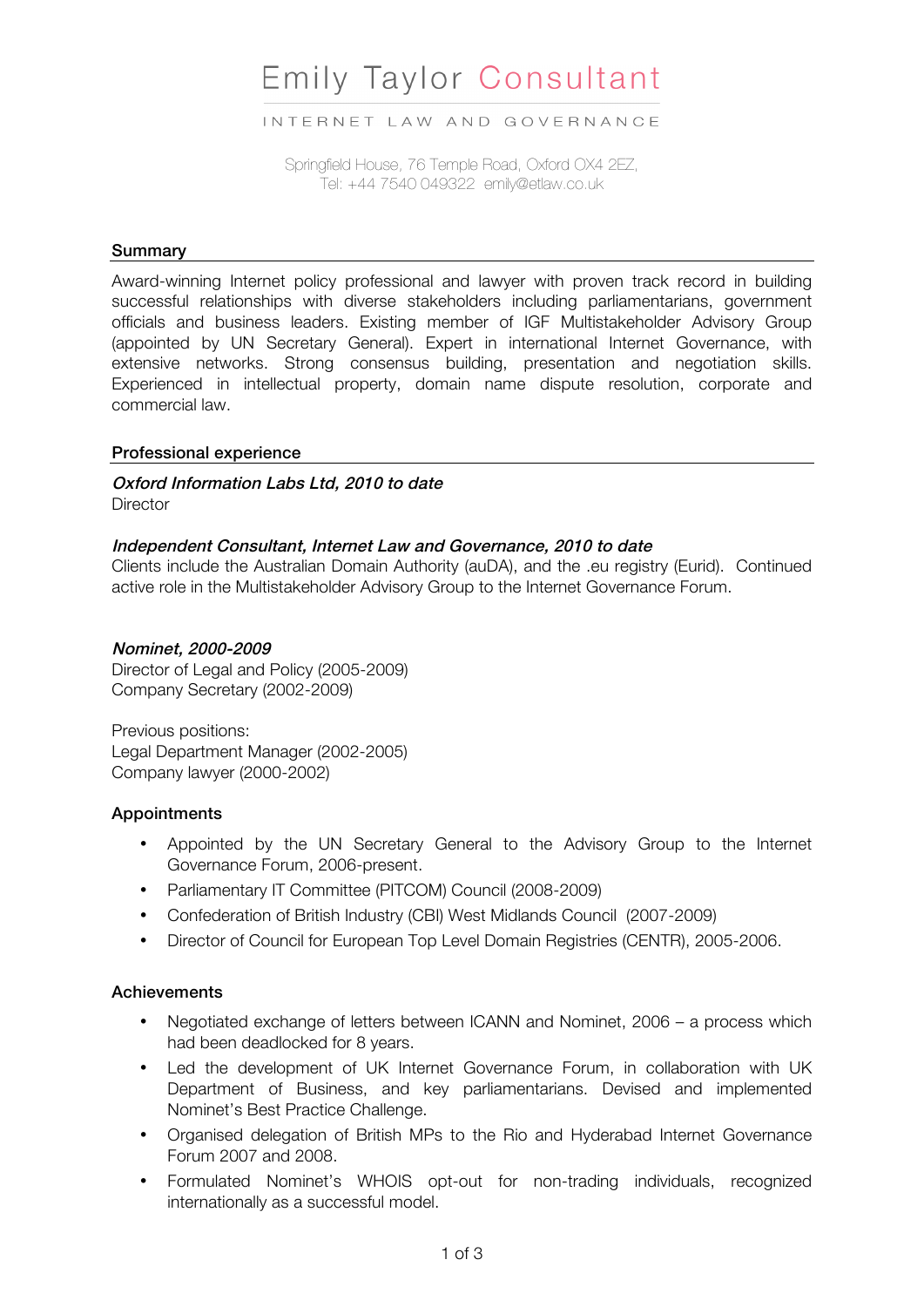- Devised and implemented Nominet's award winning Dispute Resolution Service (2001). Led consultation processes, resulting in incremental improvements (2004), and introduction of summary decisions (2008).
- Won record damages in Australia for copyright infringement of Nominet's WHOIS database.
- Advised on corporate governance reforms and successive amendments to memorandum and articles, 2006-2009.

#### **Representation**

- Represented Nominet at World Summit on the Information Society (2005), Working Group on Internet Governance (2005), Advisory Group to Internet Governance Forum (2006-date).
- Moderated plenary session on Critical Internet Resources at Internet Governance Forum 2008
- Press spokesman for Nominet.

#### Awards

- Winner, Legal Week In-house Technology Media and Telecoms team of the year, 2005
- Winner, Centre for Effective Dispute Resolution (CEDR) award for excellence in Alternative Dispute Resolution (Industry), 2004
- Finalist, Financial Times Innovative Lawyer, 2007
- Finalist, CEDR award for excellence in Alternative Dispute Resolution (Industry), 2006, 2008
- Finalist, The Lawyer In-house Technology Media and Telecoms team of the year, 2005

## Previous employment

## Manches & Co, Oxford

Assistant Solicitor (Mar 1999 – Apr 2000) Domain name disputes, Intellectual Property litigation, IT, Data Protection, Company, Property

## McKenna & Co (now CMS Cameron McKenna), London

Trainee Solicitor, then Assistant Solicitor (Sep 1996 – Mar 1999)

Qualified into Intellectual Property Department, March 1998, specializing in copyright and trademark litigation. Assisted on Elvis Presley Enterprises v Elvisly Yours (1997) R.P.C. 543 and Bach & Bach Flower Remedies Trade Marks (1999) RPC 1. Advised on copyright, trade marks, advertising law. Member of Advertising Law special interest group.

## Goodman Derrick, London

Paralegal (Sep 1995 – Mar 1996) Assisted on Jonathan Aitken and Peter Bottomley libel cases.

#### Professional and Academic Qualifications

| 2009 | Open University – MBA (Distinction)                             |
|------|-----------------------------------------------------------------|
| 1998 | Admitted as solicitor in England and Wales                      |
| 1995 | College of Law London - Legal Practice Course (Distinction)     |
| 1994 | South Bank University - Common Professional Exam (Commendation) |
| 1989 | Jesus College Cambridge - BA Hons, Classics (2:1)               |
| 1985 | 3 A levels (Latin A, Greek A, History A)                        |
| 1983 | 10 O Levels (9 at grade A)                                      |